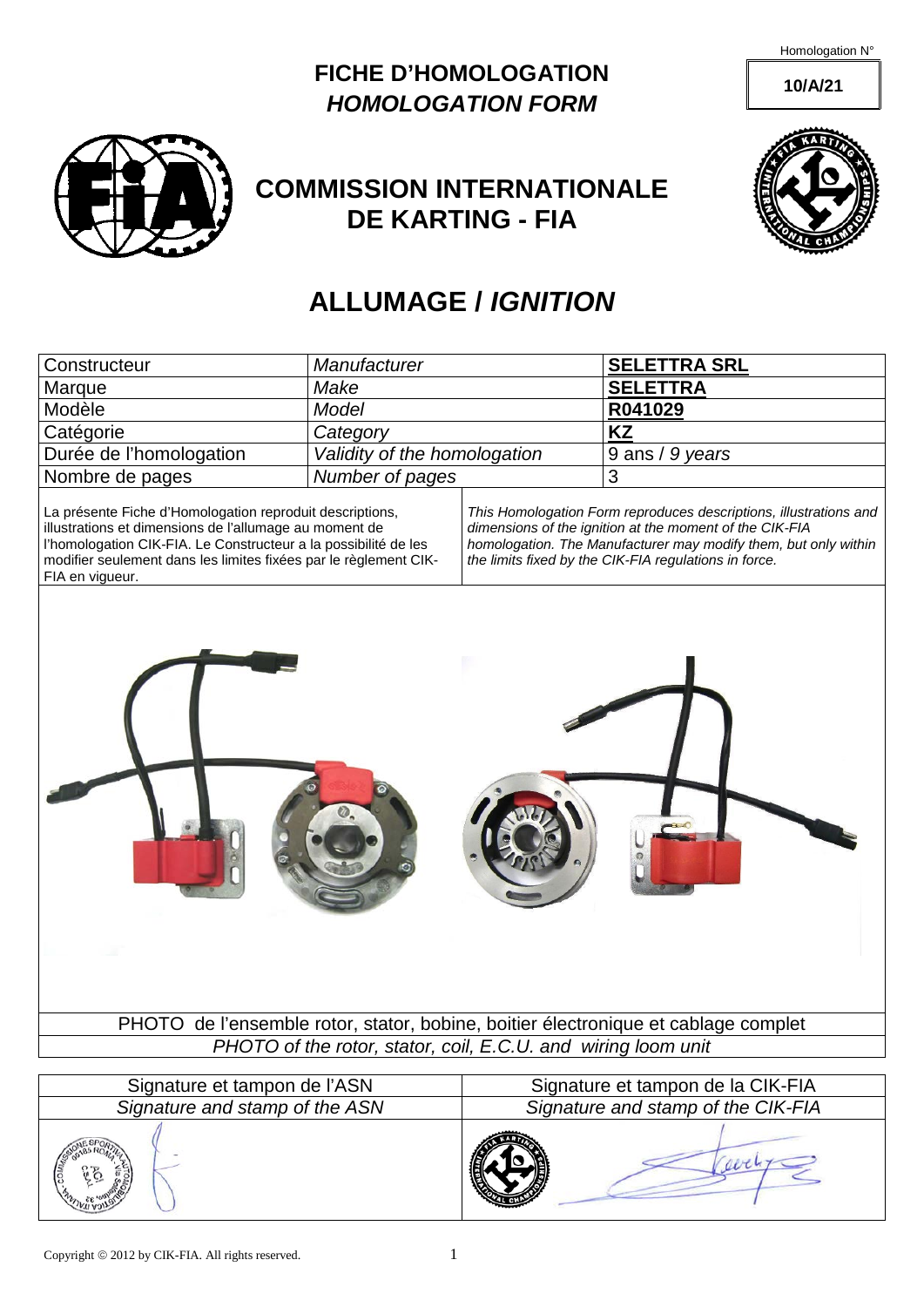## Homologation N°

**10/A/21**